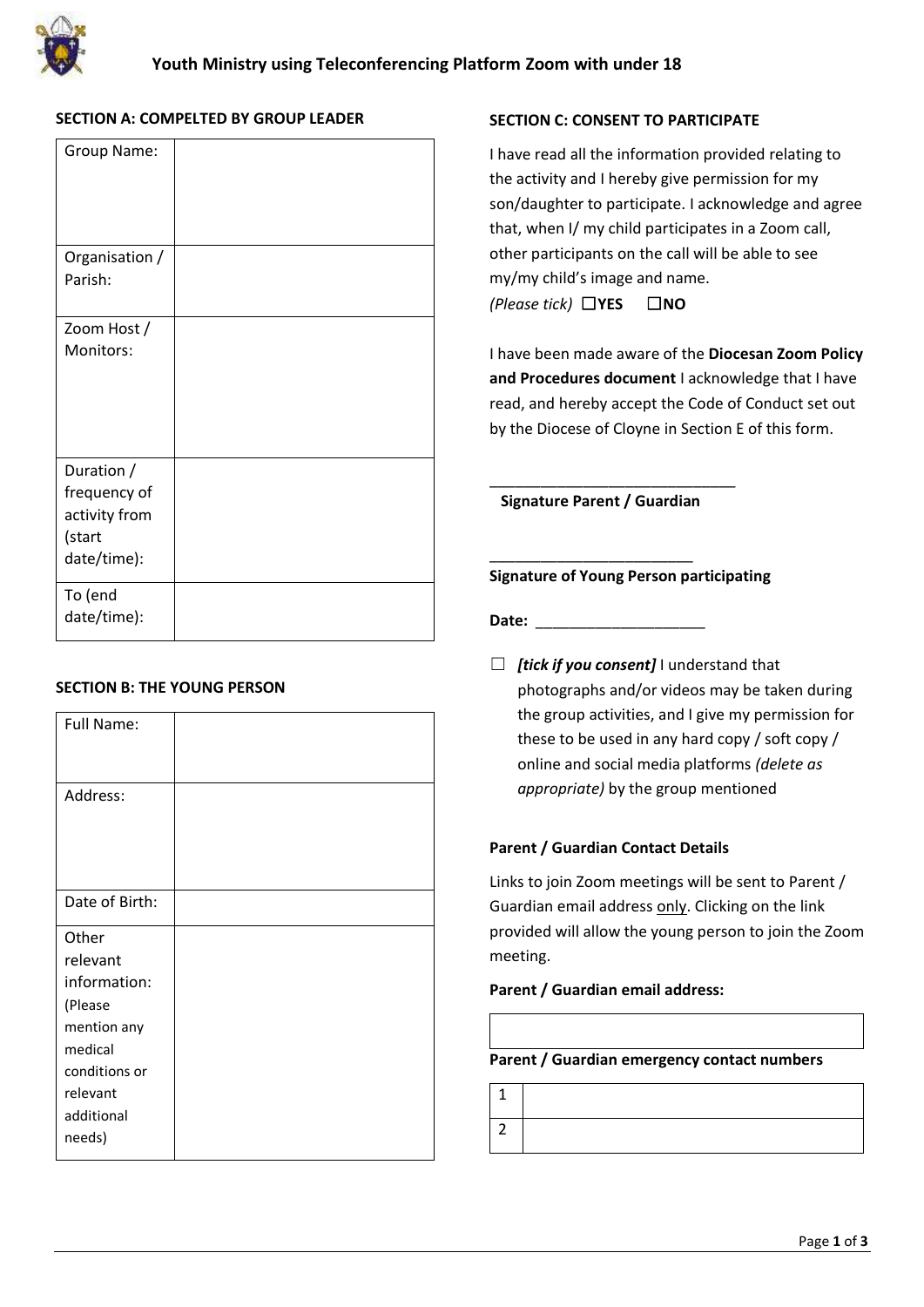



- $\Box$  I give permission for the Leader of the Group / Parish to store by my mobile number and contact me in relation to youth events pertaining to my son / daughter.
- $\Box$  I give permission for my son/daughter to receive text messages in relation to the Youth Group and understand their number will be stored on the youth ministry phone.

# **Young person's contact numbers (if relevant)**

\_\_\_\_\_\_\_\_\_\_\_\_\_\_\_\_\_\_\_\_\_\_\_\_\_\_\_\_\_ **Signature Parent / Guardian** 

**Signature of Young Person participating**

Date:

\_\_\_\_\_\_\_\_\_\_\_\_\_\_\_\_\_\_\_\_\_\_\_\_

# **SECTION D: DATA PROTECTION**

The information in this form will be used to facilitate you/your child's participation in Zoom meetings for the group outlined above. The information will be stored confidentially and will only be shared outside the parish/group where there is a legal obligation on the parish/group to do so. The information will be retained for as long as necessary in compliance with Safeguarding laws and policies. Certain photographs and videos may be retained indefinitely for archiving purposes. Your/Your child's data will be processed under Articles 6(1) (a), 6 (1) (c), 6 (1) (d), 6 (1) (f), 9 (2) (a), 9 (2) (c) and 9 (2) (d) of the General Data Protection Regulation, 2016. By signing this form, you consent you your/your child's data being used in this way.

This form should only be used if the event/activity has the prior approval of either the Diocese or the local parish within the Diocese.

# **Signature Parent / Guardian**

\_\_\_\_\_\_\_\_\_\_\_\_\_\_\_\_\_\_\_\_\_\_\_\_\_\_\_\_\_

\_\_\_\_\_\_\_\_\_\_\_\_\_\_\_\_\_\_\_\_\_\_\_\_\_\_\_\_\_

**Signature of Young Person participating**

**Date:** \_\_\_\_\_\_\_\_\_\_\_\_\_\_\_\_\_\_\_\_

# **SECTION E: ONLINE CODE OF CONDUCT**

- **Be kind:** No judgmental attitudes or bullying. Negative, hurtful or derogatory comments will not be tolerated. We work to encourage each other. The group should be a safe space for members to express themselves.
- **Respect others:** Respect the different opinions of everyone in the group and listen. Healthy debates are natural, but kindness is required. Keep discussions to the appropriate, designated time for discussion. Follow the instructions of the leader(s).
- **Respect privacy:** No photo-taking, screenshots, screen or voice recordings of meeting. Do not share group codes or passwords with people outside the group. Do not tag other people in photos or posts on social media without their permission.
- **Be honest:** Make a leader aware if you are feeling uncomfortable due to a person or topic being discussed. If you need a break do not be afraid to ask.
- **Respect confidentiality and do not gossip**: if you are telling a story about someone, ask yourself, "Is this my story to tell?" Do not talk about other people without permission: this includes your family members. Always respect confidentiality: what is said in the group, stays in the group, unless there is a safeguarding concern.
- **Appropriate Dress Code and Surroundings**: Only use the online platform from an appropriate location i.e. bedrooms and bathrooms are not appropriate. Make sure people around you cannot be seen or heard on camera unless they are part of this group. Dress appropriately e.g. pyjamas are not appropriate.
- **Breach of the Code:** Anyone who breaks the rules or acts inappropriately while on the online platform will be removed from the meeting and parents / guardians will be informed.
- **Attendance Log:** I acknowledge that an attendance log of the Zoom call will be retained by the parish/Diocese in accordance with Safeguarding Policies and Procedures.